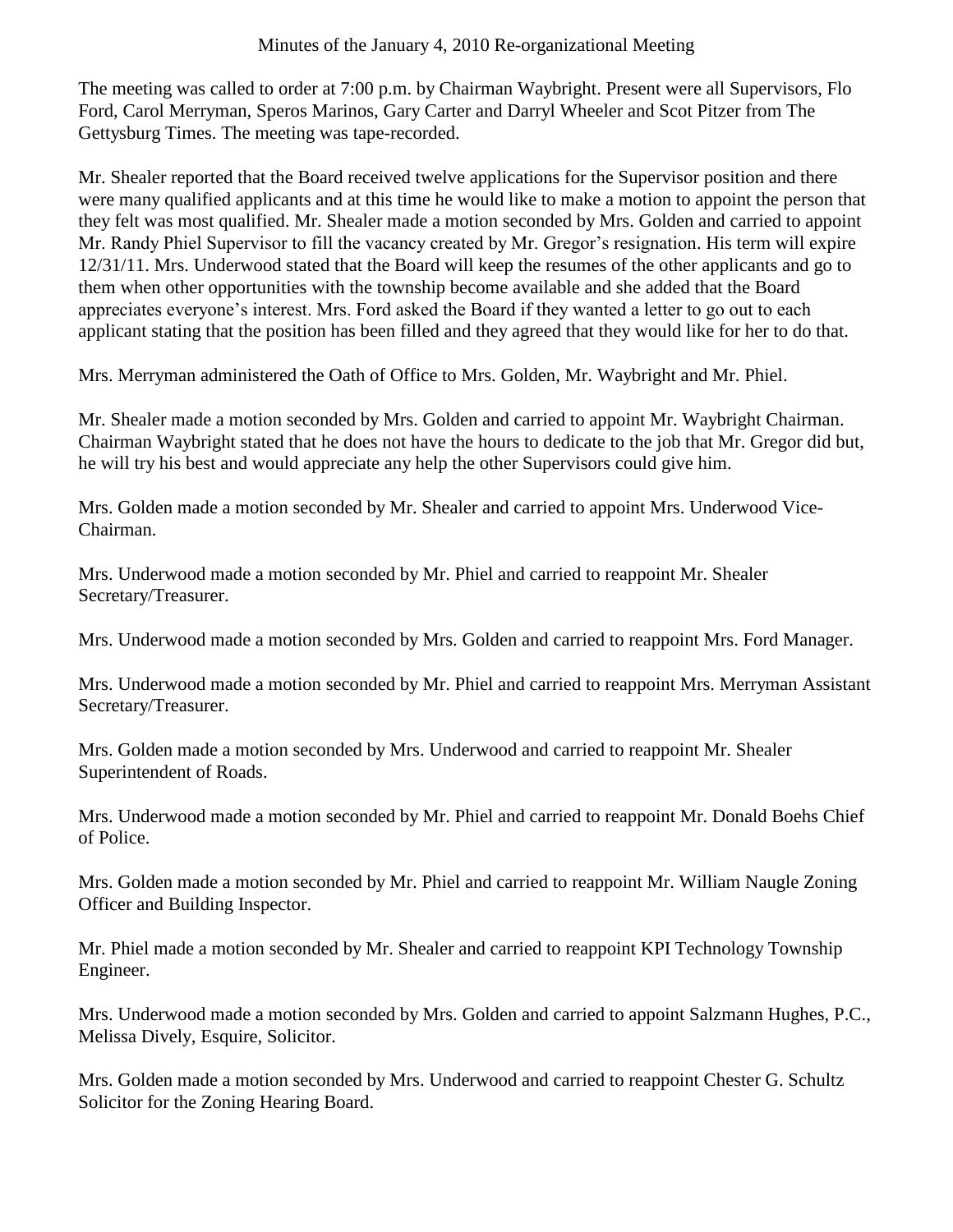Mr. Shealer made a motion seconded by Mr. Phiel and carried to reappoint Gil Picarelli Sewage Enforcement Officer.

Mrs. Golden made a motion seconded by Mrs. Underwood and carried to reappoint Dominic Picarelli Back-up Sewage Enforcement Officer.

Mr. Phiel made a motion seconded by Mrs. Golden and carried to reappoint Mrs. Donna Maring Per Capita Tax Collector.

Mrs. Golden made a motion seconded by Mrs. Underwood and carried to reappoint Central Tax Bureau (CENTAX) as collector of Earned Income, Local Services and Admission Taxes.

Mr. Shealer made a motion seconded by Mr. Phiel and carried to reappoint Ron Bower Chairman of Vacancy Board.

Mr. Phiel made a motion seconded by Mrs. Underwood and carried to reappoint Ken Kuntz Director of Emergency Management.

Mrs. Golden made a motion seconded by Mrs. Underwood and carried to reappoint Steve Higgs Deputy Director of Emergency Management.

Mr. Shealer made a motion seconded by Mrs. Underwood and carried to hold the regular meeting on the  $4<sup>th</sup>$  Tuesday of each month at 7:00 p.m. and to hold workshops on the Thursdays proceeding the  $2<sup>nd</sup>$  and  $4<sup>th</sup>$ Tuesdays of each month at 8:30 a.m.

Mrs. Golden made a motion seconded by Mrs. Underwood and carried to retain Adams County National Bank as depositor for the Township's funds.

Mrs. Underwood made a motion seconded by Mrs. Golden and carried to bond the Manager, Treasurer, and Assistant Treasurer for 1,500,000.00 for each.

Mrs. Underwood made a motion seconded by Mr. Phiel and carried to reappoint Tom Beauchat to the Zoning Hearing Board for a three-year term expiring 2/1/2013.

Chairman Waybright reported that Mike Galassi is seriously considering an appointment to the Authority. The vacancies on the Authority Board will be filled at a future time.

Mr. Shealer made a motion to reappoint Jim Henderson to the Planning Commission for a 4 yr. term seconded by Mr. Phiel and carried. His term will expire 12/31/2013.

Mrs. Golden made a motion seconded by Mrs. Underwood and carried to appoint Mike Galassi to the Board of Auditors for a 6 yr. term. His term will expire 12/31/2015.

Mrs. Golden made a motion seconded by Mr. Phiel and carried to appoint Bill Naugle and Speros Marinos and reappoint Jim Fox to the Historical Architectural Review Board (HARB).

Mr. Shealer made a motion seconded by Mrs. Underwood and carried to appoint Mr. Phiel to the Finance Committee.

Mrs. Underwood made a motion seconded by Mrs. Golden to appoint Mr. Phiel to the Public Safety Committee.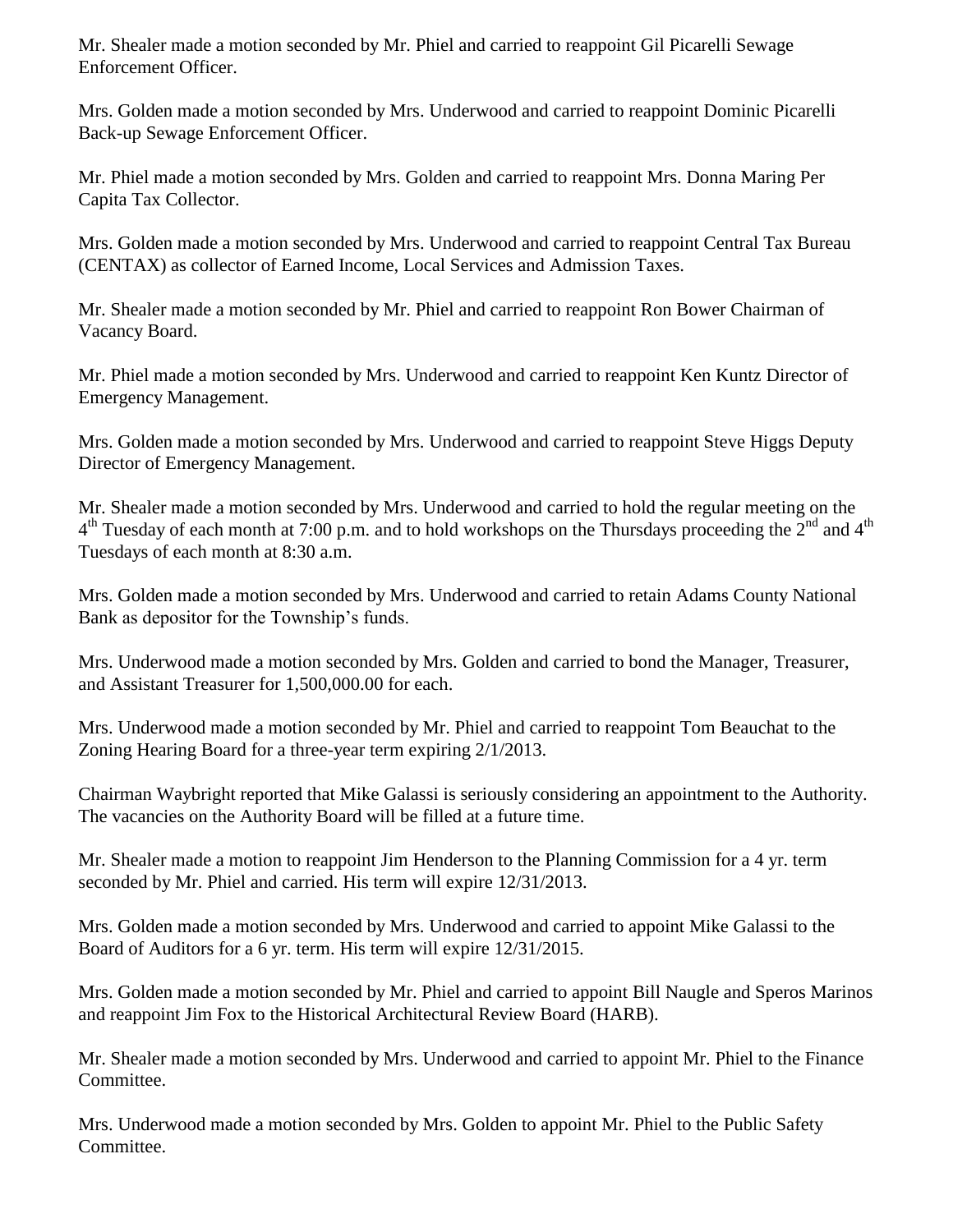Mrs. Underwood reported that the Personnel Committee has been reactivated. Mr. Shealer made a motion seconded by Mr. Phiel and carried to appoint Mrs. Golden and Mrs. Underwood to the Personnel Committee.

| Mr. Shealer and Mr. Phiel               |
|-----------------------------------------|
| Mrs. Golden and Mrs. Underwood          |
| Mrs. Underwood and Mr. Phiel            |
| Mr. Shealer and Mr. Waybright           |
| Mr. Waybright, Mrs. Golden and Ms. Ford |
| Mrs. Golden and Mrs. Underwood.         |
|                                         |

Mrs. Golden made a motion seconded by Mrs. Underwood and carried to adopt the following Resolution:

## **RESOLUTION 10-01**

# **A RESOLUTION ELIMINATING EMPLOYEE CONTRIBUTIONS TO THE POLICE PENSION PLAN FOR 2010**

BE IT RESOLVED AND ENACTED by the Authority of Cumberland Township, Adams County, Commonwealth of Pennsylvania, by the Board of Supervisors, it is hereby resolved and enacted as follows:

The conditions required by Act 600 allowing for the elimination of employee contributions to the Police Pension Plan have been met;

\*\* The condition of the plan is such that contributions may be reduced, or eliminated, as evidenced by an actuarial study;

\*\* Municipal contributions will not be required to keep the fund actuarially sound;

\*\* The governing body of the Municipality eliminates contributions on an annual basis.

ENACTED AND RESOLVED THIS 4th DAY OF JANUARY, 2010 BY THE BOARD OF SUPERVISORS OF CUMBERLAND TOWNSHIP

/SGN/ RANDY L. PHIEL /SGN/ THOMAS D. SHEALER /SGN/ DEBRA A. GOLDEN /SGN/ DAVID P. WAYBRIGHT /SGN/ BARBARA H. UNDERWOOD

CERTIFIED TO BE A TRUE COPY OF THE CUMBERLAND TOWNSHIP POLICE PENSION PLAN RESOLUTION, ADOPTED BY THE BOARD OF SUPERVISORS ON JANUARY 4, 2010.

/SGN/ CAROL A. MERRYMAN, ASSISTANT SECRETARY

Mrs. Golden made a motion seconded by Mrs. Underwood and carried to adopt the following Resolution:

## **RESOLUTION 10-02**

## **A RESOLUTION APPOINTING THE CHIEF ADMINISTRATIVE OFFICER OF THE MUNICIPAL PENSION PLANS FOR CUMBERLAND TOWNSHIP**

We appoint Florence A. Ford as the Administrative Officer for the Police and Non-Uniformed Pension Plans of Cumberland Township.

ENACTED AND ORDAINED THIS 4th DAY OF JANUARY, 2010 BY THE BOARD OF SUPERVISORS OF CUMBERLAND TOWNSHIP.

| /SGN/RANDY L. PHIEL      | /SGN/THOMAS D. SHEALER     | /SGN/DEBRA A. GOLDEN |
|--------------------------|----------------------------|----------------------|
| /SGN/ DAVID P. WAYBRIGHT | /SGN/ BARBARA H. UNDERWOOD |                      |